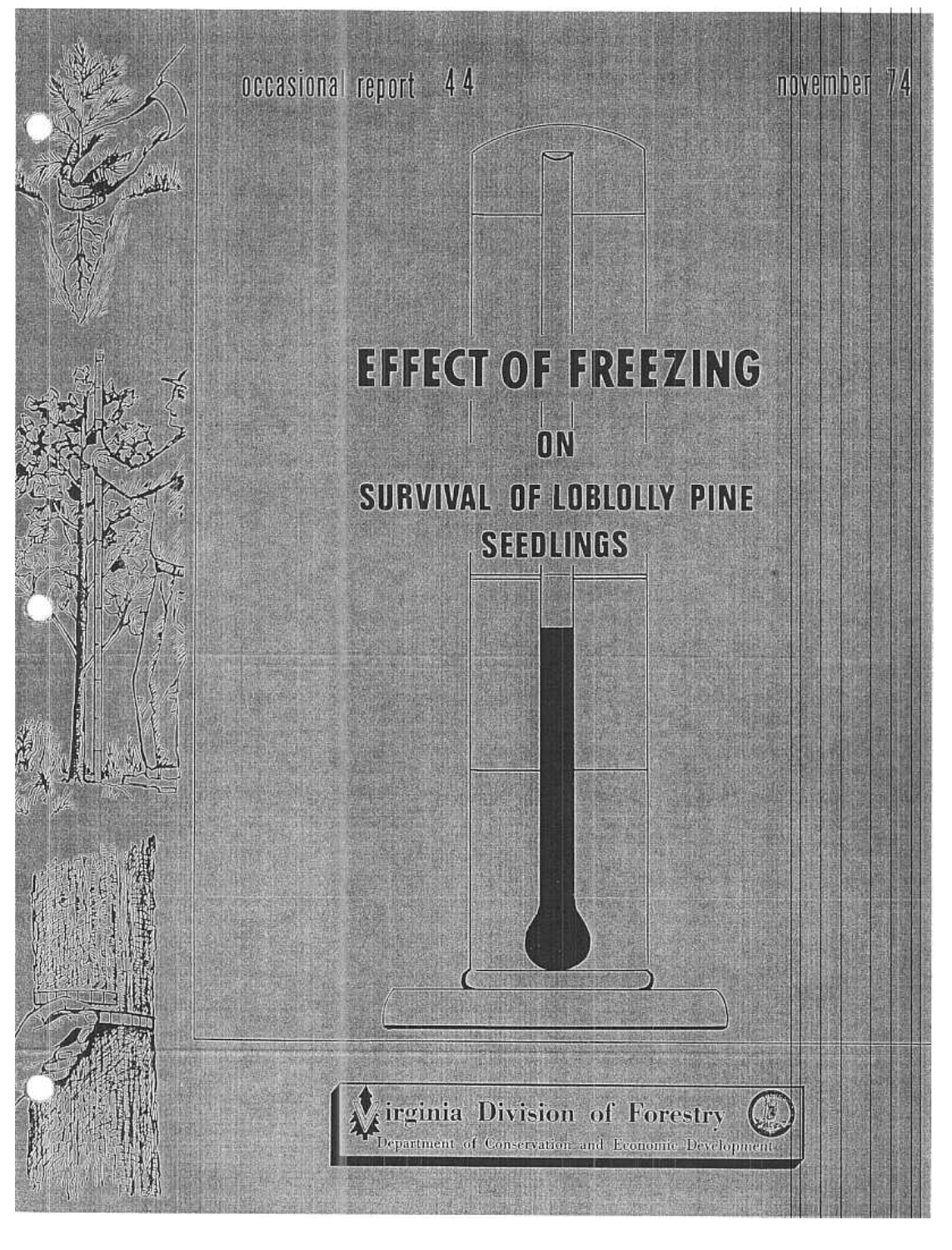## EFFECT OF FREEZING ON SURVIVAL OF LOBLOLLY PINE SEEDLINGS

By: J. w. Garner and T. A. Dierauf

## Abstract

Loblolly pine seedling packages were put out to freeze during two different cold spells that lasted two and three days, and during which,- temperatures dropped to  $12^{\circ}$  and  $10^{\circ}$  Fahrenheit, respectively. Frozen packages were allowed to thaw completely before handling. Frozen seedlings survived as well as unfrozen control seedlings when planted.

#### Introduction

Many thousands of seedlings froze in Virginia Division of Forestry storage facilities during early January of 1970. This prompted a small pilot study of the effect of freezing on survival during another cold spell later in the same month. Seedling packages were placed outdoors during a 3.day period when the temperature ranged down to 0 degrees Fahrenheit and never got above 30 degrees. The weather then warmed up, and the packages were left alone until they were completely thawed Survival of unfrozen seedlings from control packages was not significantly better than survival of the frozen seedlings.

Since it is not uncommon for seedlings to freeze in storage sheds and unheated buildings during periods of very cold weather, a larger study was installed the following year. This report describes and gives the results of this follow-up study.

#### Description of Study

The study involved three treatments

- 1. Seedling packages were froze
- 2. Seedling packages were frozen, with water added to the packages after the had thawed.
- 3. Seedling packages were not froze

Treatment 2 was included because in January of 1970. there seemed to be an "unusual" amount of water on the floor of several storage buildings after frozen seedlings had thawed. If freezing and thawing tend to cause loss of water from seedling packages. the addition of water after thawing. as in treatment 2. might be beneficial. The water was added by inserting a perforated pipe into the package.

Seedlings were lifted and packed in 2,000 seedling packages. $\frac{1}{x}$  They were kept in the cold storage unit at the nursery until a period of severe freezing weather was predicted, and then 2/3 of the packages were placed outside to freeze. When the weather warmed and the frozen packages had completely thawed, all packages (including the unfrozen controls which had been kept in cold storage) were moved to an unheated building for another 3 to 5 weeks of storage before planting. The packages did not freeze in this unheated building.

1/ Roots dipped in kaolin clay slurry, wrapped in absorbent paper, wrapped in waterproof paper, reinforced with veneer slats and, finally, strapped.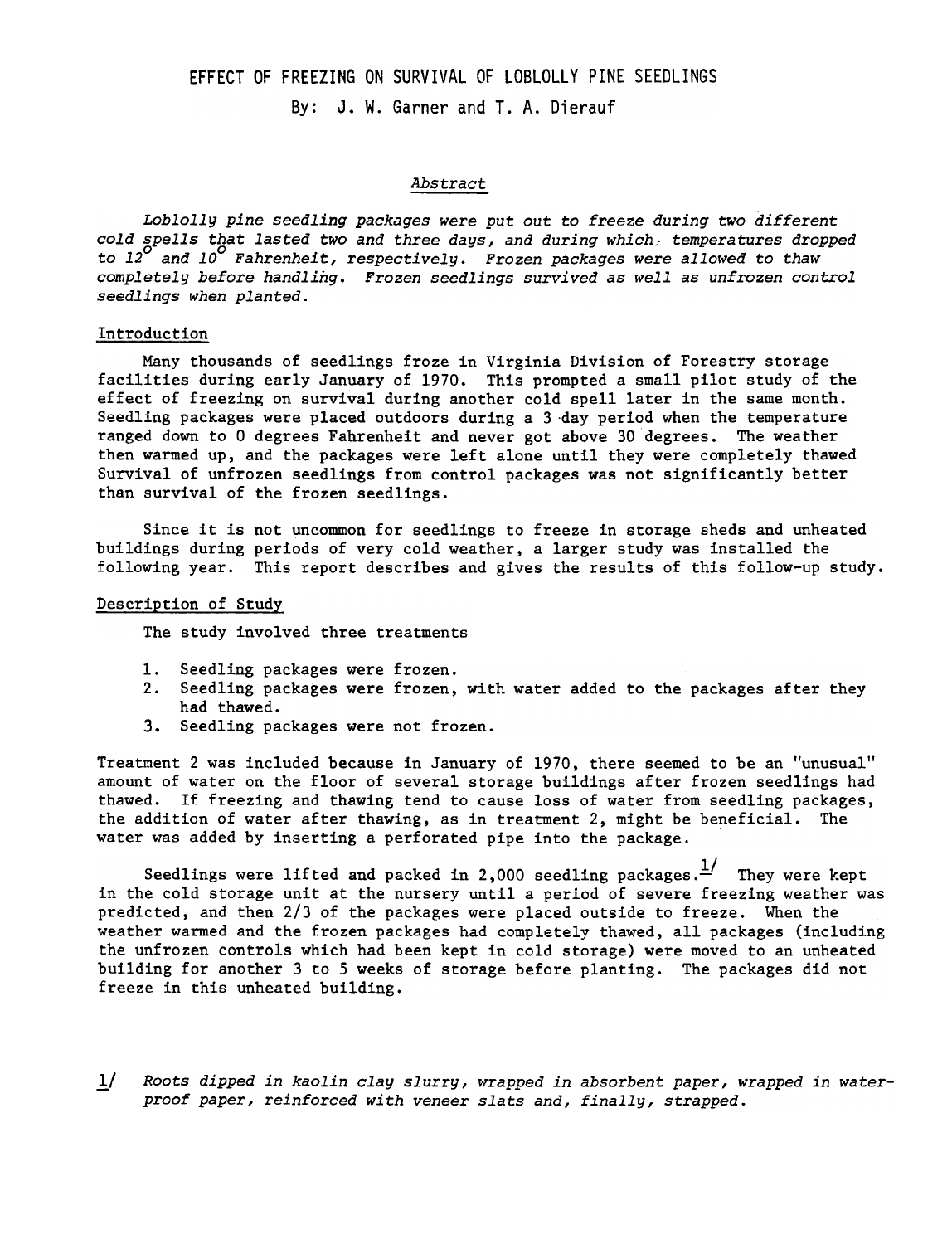The same study was done twice, during two different cold spells:

|                                    | Cold Spell       |                 |  |
|------------------------------------|------------------|-----------------|--|
|                                    | Jan. 19 & 20     | Feb. 1, 2 & 3   |  |
| Packed and put in cold storage     | 1/7              | 1/27            |  |
| Put out to freeze                  | $1/19$ & $1/20$  | $2/1$ to $2/3$  |  |
| Thawing period                     | $1/21$ & $1/22$  | $2/4$ to $2/7$  |  |
| Put in unheated building           | 1/23             | 2/8             |  |
| Dates planted (8 different tracts) | $2/11$ to $2/23$ | $3/2$ to $3/16$ |  |
| Time from packing to planting      | 41 to 47 days    | 34 to 48 days   |  |

Minimum and maximum temperatures (degrees Fahrenheit) were recorded next to the seedling packages during the cold spells:

|                          | Temperature |         |  |
|--------------------------|-------------|---------|--|
| Date                     | Minimum     | Maximum |  |
| <i><b>January 19</b></i> | 14          | 30      |  |
| <i><b>January 20</b></i> | 12          | 40      |  |
| February 1               | 10          | 45      |  |
| February 2               | 15          | 28      |  |
| <i>February 3</i>        | 25          | 32      |  |

Extra seedling packages were placed outside during each cold spell, and were broken open to observe depth of freezing. The packages froze completely, all the way to the center, during both cold spells.

For each cold spell, 24 packages of 2,000 seedlings were packed, 8 packages for each treatment. The planting was done by Division of Forestry personnel on 8 different tracts, widely scattered over eastern Virginia. There was one tract in each of 7 districts and one on the Buckingham State Forest (4 tracts in the Coastal Plain and 4 in the Piedmont). All tracts were cutover woodland that had been prepared for planting the summer before by prescribed burning with or without drum chopping.

On each of the 8 tracts, 5 replications of each treatment were planted in randomized blocks. A block contained a 20 seedling row of each of the 3 treatments. Fo each cold spell, a total of 2,400 seedlings were planted: 8 tracts x 5 blocks x 3 treatments x 20 seedlings/treatment/block. The plantings for each cold spell were made on the same tracts, side by side on 7 tracts and about 10 chains apart on the eighth tract.

From each 2,000 seedling package, 100 seedlings were planted. A 2,000 seedling package contains 40 bundles of 50 seedlings. The 100 seedlings planted were obtained by taking 2 and 3 seedlings (alternately) from each bundle of 50. No attempt was made to pick seedlings of a certain size; the selection was random.

> ~~  $\equiv$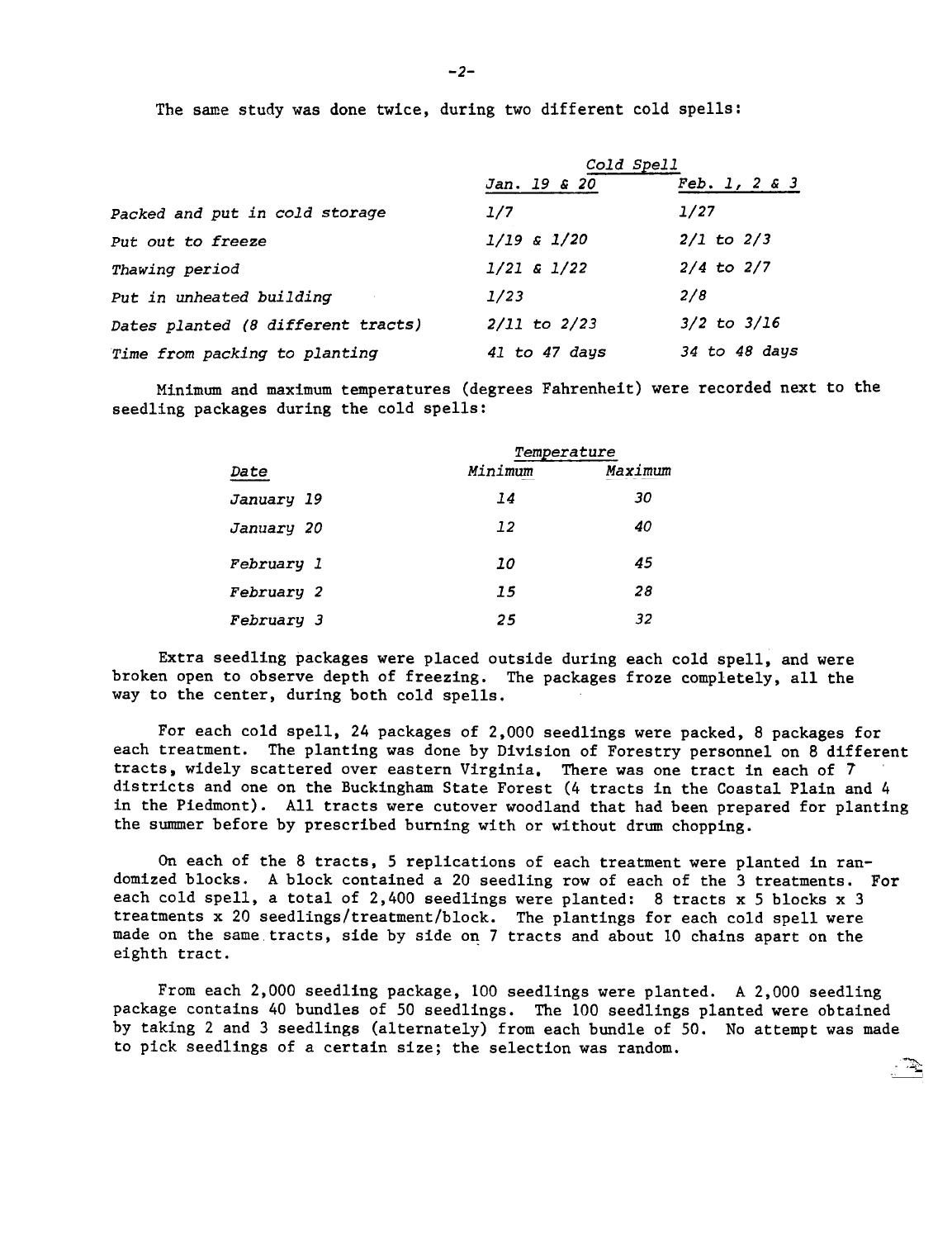### Weight Loss During Storage

Seedling packages were weighed after packing and again about a month later to determine weight loss during storage. For the first cold spell, the packages were also weighed at the start of the cold spell and at the end of the thawing period to see if water loss was greater for the packages that froze and thawed than for the packages that remained in cold storage. The results of this weighing are given in Table I. Three things are worth noting:

1. Total weight loss over a period of about a month was 10 to 12 pounds per package. or about 17 percent of the original package weight.

2. The rate of weight loss was much less during cold storage than during storage in the unheated building (compare 1/7 to 1/19 with 1/22 to 2/9 for the January 19 and 20 cold spell).

3. Freezing and thawing did increase water loss. During the 3 day period of freezing and thawing, the packages in cold storage lost an average of 0.3 pounds while the packages that froze and thawed lost an average of 1.9 pounds. (A "t" test showed the difference to be significant at the .001 level).

Table I. Average weight and weight loss in pounds for 8 control and 8 frozen packages.

|             |         |                                    | January 19 & 20 Cold Spell |                                          |            |  |
|-------------|---------|------------------------------------|----------------------------|------------------------------------------|------------|--|
| Date<br>1/7 | Period  | Control Packages<br>Weight<br>64.0 | Loss                       | Frozen Packages<br><u>Weight</u><br>69.8 | Loss       |  |
|             | 12 days |                                    | 1.7                        |                                          | 2.7        |  |
| 1/19        |         | 62.3                               |                            | 67.1                                     |            |  |
|             | 3 days  |                                    | 0.3                        |                                          | 1.9        |  |
| 1/22        |         | 62.0                               |                            | 65.2                                     |            |  |
|             | 18 days |                                    | 9.1                        |                                          | 7.3        |  |
| 2/9         |         | 52.9                               |                            | 57.9                                     |            |  |
| Total       | 33 days |                                    | 11.1(17%)                  |                                          | 11.9 (17%) |  |
|             |         |                                    |                            | February 1, 2, & 3 Cold Spell            |            |  |
| Date        | Period  | Control Packages<br>Weight         | Loss                       | Frozen Packages<br>Weight                | Loss       |  |
| 1/27        |         | 62.4                               |                            | 61.6                                     |            |  |
|             | 30 days |                                    | 11.5(18%)                  |                                          | 9.8(16%)   |  |
| 2/26        |         | 50.9                               |                            | 51.8                                     |            |  |

-3-